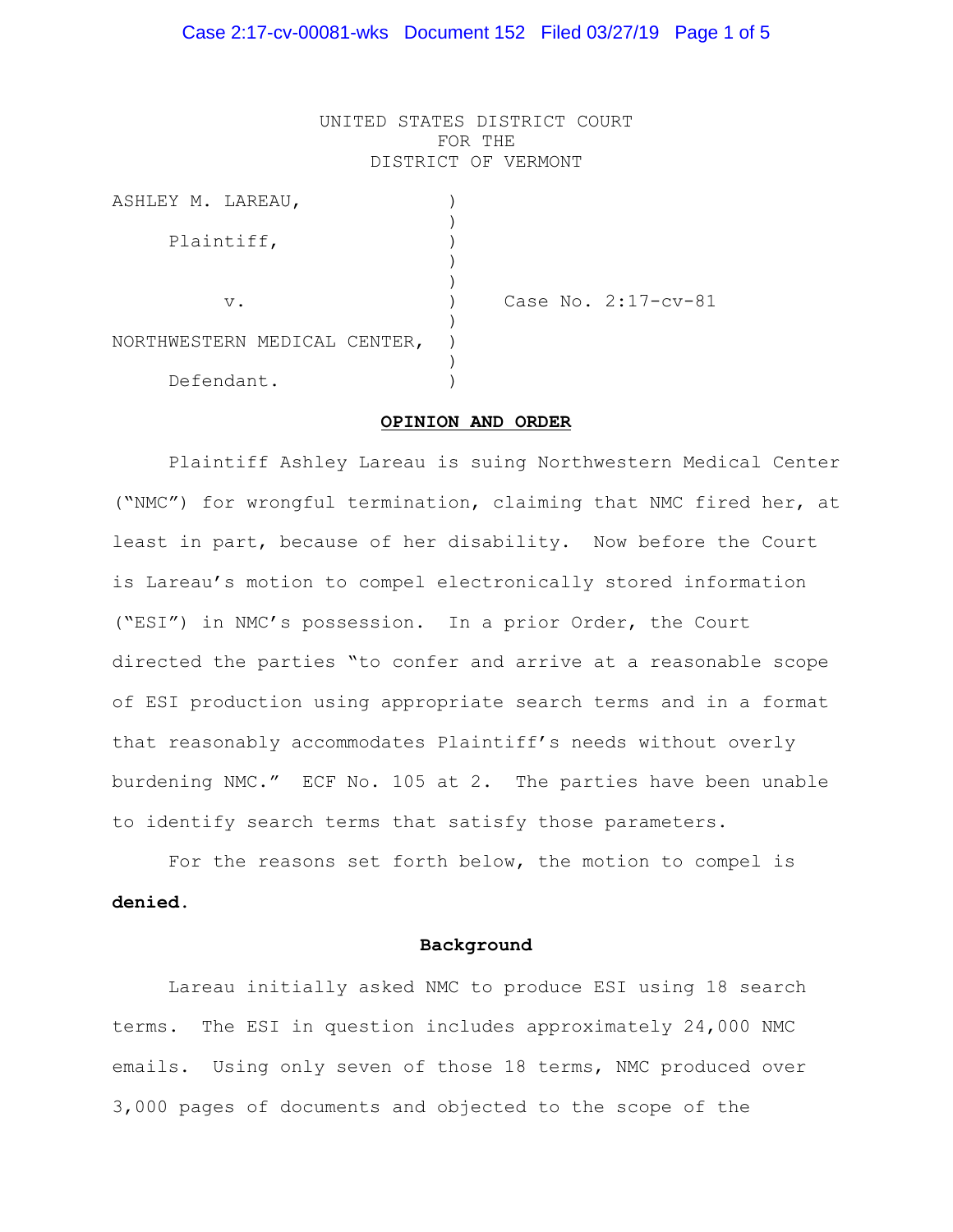# Case 2:17-cv-00081-wks Document 152 Filed 03/27/19 Page 2 of 5

request. Lareau moved to compel, and the Court issued the abovecited Order requiring the parties to confer and agree upon appropriate search terms.

Lareau subsequently proposed 34 search terms, some of which were in the original list to which NMC had objected. NMC informed Plaintiff's counsel that using the first four of the proposed 34 terms, it had spent over 20 hours retrieving 2,912 documents totaling 5,336 pages. Lareau's counsel later acknowledged in an email that the initial production was voluminous and unwieldy, and suggested that NMC use only the newly-proposed search terms.

NMC made another effort to comply, performing a search using the suggested term "Experian." The process of searching, coding, and producing reportedly took five hours and identified 472 documents. NMC represented to Lareau's counsel that few of those documents were relevant. Extrapolating that work to 34 search terms, NMC contends that Lareau's production request would require 170 hours of attorney and paralegal time and would produce little, if any, relevant information.

NMC informed opposing counsel that given the burden of production and the limited relevance of the search results, it would not expend any additional time performing the requested searches. Lareau's counsel has invited NMC to offer additional suggestions as to search terms, but NMC has declined that

2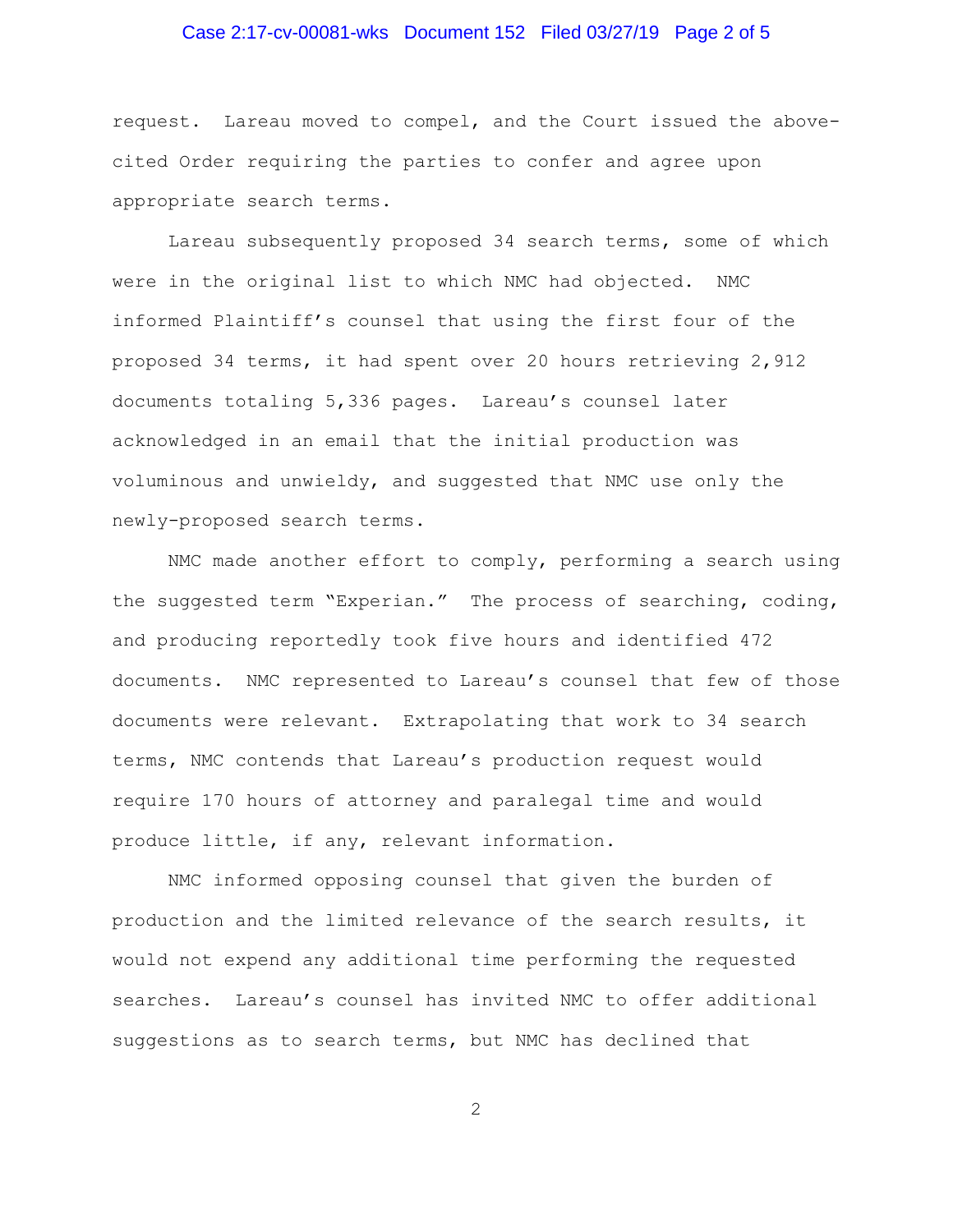# Case 2:17-cv-00081-wks Document 152 Filed 03/27/19 Page 3 of 5

invitation. Lareau now contends that NMC is failing to comply with the Court's prior order, and asks the Court to issue a second order requiring a conference of counsel, possibly mediated by a magistrate judge or ENE evaluator.

### **Discussion**

Under the Federal Rules of Civil Procedure, a party is required to provide ESI unless it shows that the source of such information is "not reasonably accessible because of undue burden or cost." Fed. R. Civ. P. 26(b)(2)(B). Once the responding party shows that the ESI is not reasonably accessible, the requesting party may still obtain discovery by showing good cause. *Id.* "The decision whether to require a responding party to search for and produce information that is not reasonably accessible depends not only on the burdens and costs of doing so, but also on whether those burdens and costs can be justified in the circumstances of the case." Advisory Committee Note to the 2006 amendments to Rule 26(b)(2).

Here, the Court ordered cooperation among counsel, and counsel's efforts did not produce a workable solution. NMC has tried to comply and shown that, to date, the information sought using Lareau's proposed search terms is not reasonably accessible. Indeed, NMC has expended considerable time and expense producing documents that reportedly have little relevance to this case.

3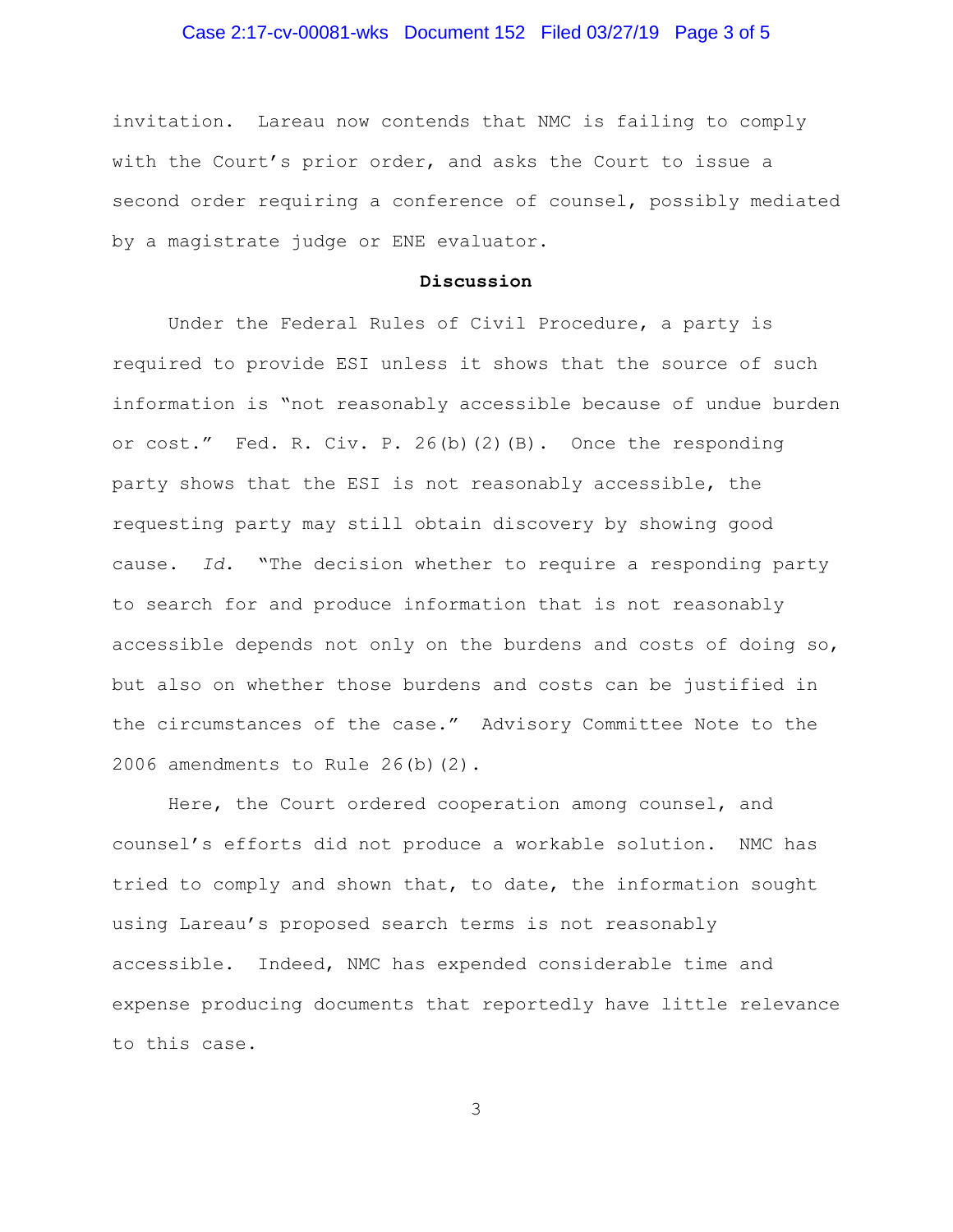# Case 2:17-cv-00081-wks Document 152 Filed 03/27/19 Page 4 of 5

The Court could nonetheless compel discovery for good cause shown. Fed. R. Civ. P. 26(b)(2)(B). Here, there has been no such showing. In a typical case, a court will require the parties "to test both the cost and the yield" of sample searches in order to determine whether the discovery request is reasonable. *See S.E.C. v. Collins & Aikman Corp.*, 256 F.R.D. 403, 418 (S.D.N.Y. 2009) ("The concept of sampling to test both the cost and the yield is now part of the mainstream approach to electronic discovery."). In this case, however, the parties have already undertaken such testing, with the cost clearly outpacing the value of the yield. Without any indication that the parties will develop effective search terms, Lareau nonetheless asks the Court to extend that testing process. NMC's reports about its initial efforts offer little hope that further sampling will reveal a reasonable approach.

The Federal Rules dictate that discovery may not be used to impose an unnecessary burden on an adversary or to seek information that has no or minimal relevance to the claims or defenses. *See generally* Fed. R. Civ. P. 26(g)(1)(B)(iii). In this case, there is no allegation that Lareau's requests have been interposed in bad faith. Nonetheless, as her counsel has acknowledged, she is searching a massive database that has proven difficult to manipulate, resulting in hours of wasted time and resources. Since the Court issued its prior Order, NMC has

4